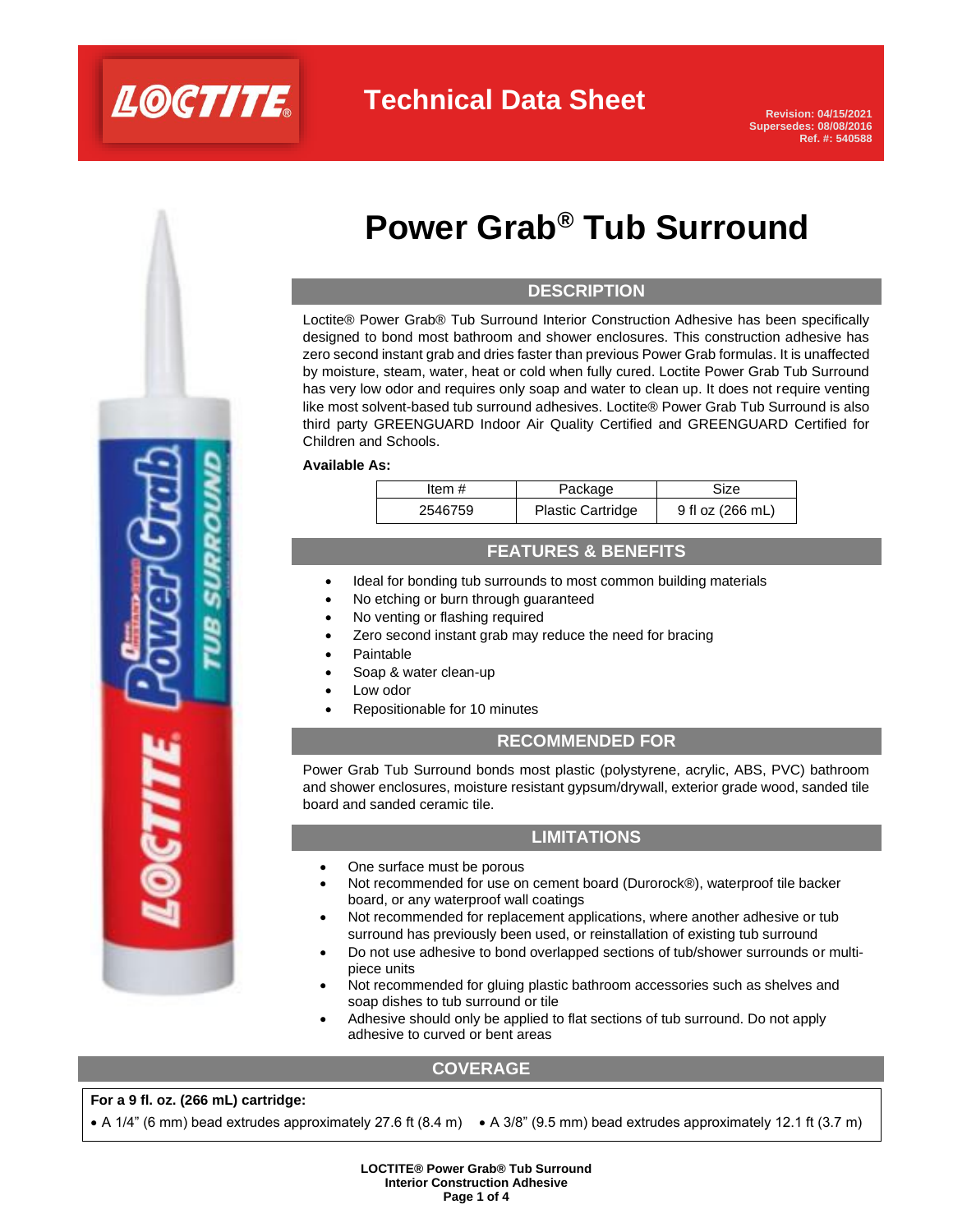

## **Technical Data Sheet**

### **Typical Uncured Physical Properties: Typical Application Properties:** Color: White White Application Temperature: Apply and cure above 50°F (10°C) Appearance: Thick paste **Odor:** Odor: Mild Acrylic Base: Acrylic Acrylic Compared Acrylic Compared At 77°F (25°C) Viscosity: 2,000,000 cps Initial Tack: 30 g/cm<sup>2</sup> Specific Gravity:  $1.03 - 1.07$  | Initial Dry Time: 12 hours At 77°F (25°C)  $\overline{\texttt{pH:}} \qquad \qquad \overline{\qquad \qquad } \qquad \qquad \text{and 50\% RH}$ % Solids by Weight: 66.4% The Research of Extrusion: 64 lbs At 73°F (23°C) VOC Content: 0.1% by weight CARB 27 g/l SCAQMD Cure Time\*\*: 24 – 48 hours. Applications on low porosity surfaces may take 7 days or Shelf Life: 24 months from date of porosity surfaces may take 7.1 and the Shelf Life: manufacture (unopened) Lot Code Explanation: YYDDD Clean Up: Clean tools and uncured adhesive residue immediately with warm water and soap. Cured adhesive may be carefully cut away with a sharp-edged tool. YY = Last two digits of year of manufacture DDD = Day of manufacture based on 365 days in a year Example:  $19061 = 61^{st}$  day of  $2019 =$  March 2, 2019 **TECHNICAL DATA**

\* Time is dependent upon temperature, humidity, porosity of substrate and amount of adhesive used

\*\* Cure time is significantly increased in cold temperatures and/or low humidity conditions

| <b>Typical Cured Performance Properties:</b> |                                                  |                 |                             |  |
|----------------------------------------------|--------------------------------------------------|-----------------|-----------------------------|--|
| Color:                                       | White                                            | Paintable:      | Yes                         |  |
| Cured Form:                                  | Non-flammable solid                              | Sandable:       | No                          |  |
|                                              | Service Temperature: 0°F (-18°C) to 122°F (50°C) | Specifications: | <b>GREENGUARD</b> certified |  |
| Water Resistant:                             | Yes, when fully cured                            |                 |                             |  |

**DIRECTIONS**

### **Tools Typically Required:**

Utility knife, caulking gun, and painter's tape.

### **Safety Precautions:**

Wear gloves, safety glasses, and wash hands after use.

### **Preparation:**

The temperature of the product, the surfaces and the working area must be above 50°F (10°C). For best performance, apply adhesive at 70°F (21°C). One surface must be porous. To obtain maximum adhesion, surfaces should be flat to provide adequate contact. Remove all paint, wallpaper, or any loose materials from area to be bonded. Sand any glossy surfaces to a dull finish. Surfaces must be clean, dry and free of all surface contaminants. Wipe back of tub surround with rubbing alcohol (Isopropyl alcohol or IPA). When using IPA, refer to the manufacturer's label and SDS. Use in a well-ventilated area away from ignition sources. Do not use paint thinner. Pre-fit materials according to tub surround manufacture guide. Cut nozzle to required opening ensuring a rounded bead of adhesive is formed when applied. Puncture the inner seal of the cartridge.

**If installing surround to Tile Board or Ceramic Tile:** Sand entire area with 40 grit sandpaper using a sanding disc. Tiles need to be sanded until gloss is removed and surface is scratched. Wash off dust with a wet cloth and let dry before installation.

**Joint Preparation:** Priming over mudded joints or nail holes filled with joint compound on drywall is recommended and should be done, but do not prime the entire wall when using a water based adhesive product.

> **LOCTITE® Power Grab® Tub Surround Interior Construction Adhesive Page 2 of 4**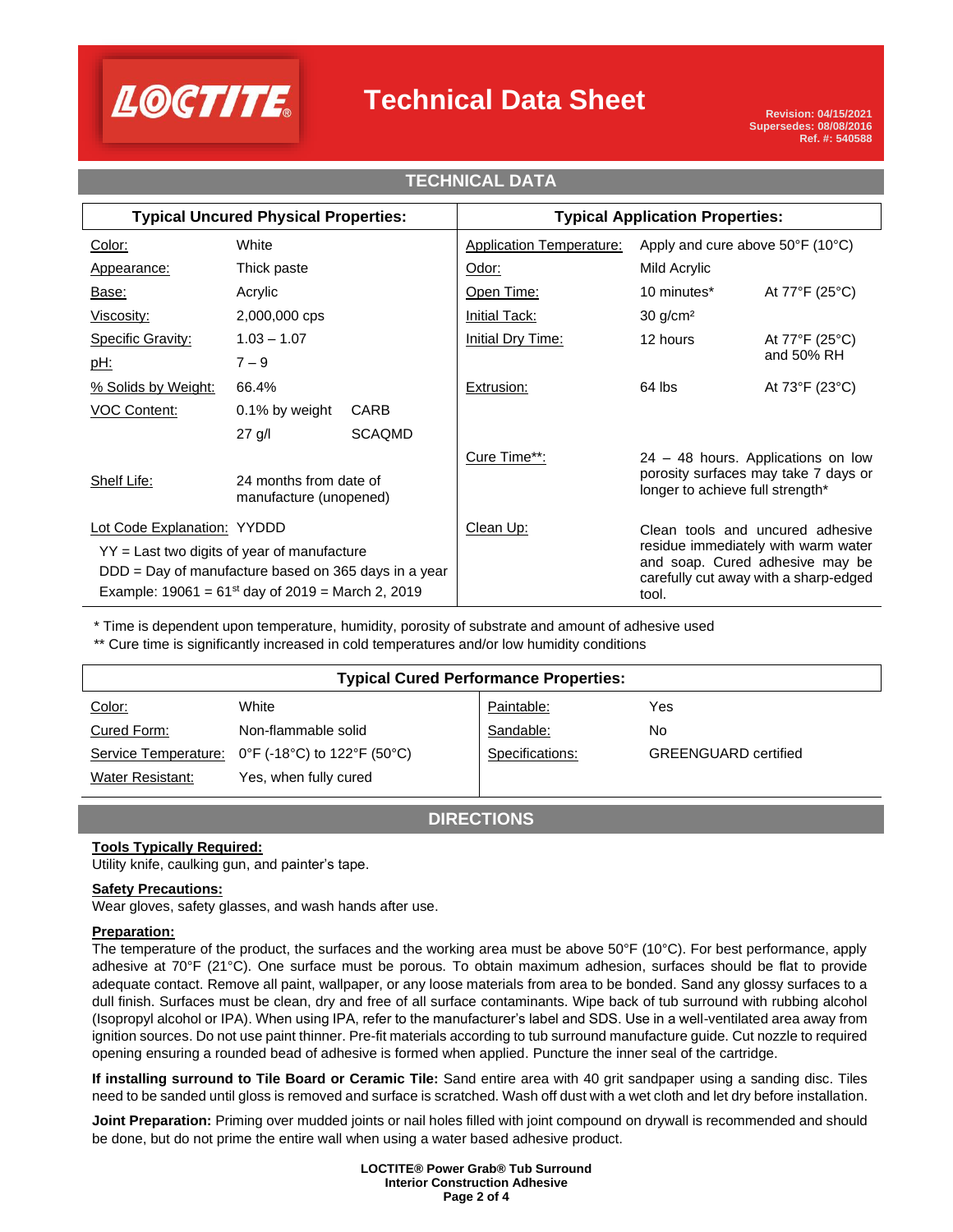

## **Technical Data Sheet**

## **DIRECTIONS**

### **Application:**

One-piece units must be glued to the wall in one continuous installation.

- 1) One inch in from edge of panel, apply a  $\frac{1}{4}$ " rounded bead to the back of the panel, leaving a 2" break in the bead every 12 inches.
- 2) Apply multiple, repetitive,  $\frac{1}{4}$ " vertical beads in a serpentine pattern to all flat panel surfaces that will closely contact the wall. Maintain maximum 4" gap between serpentine beads and perimeter bead. Note: When installing on ceramic tile, interrupt adhesive beads frequently to create breathing channels for the serpentine pattern.
- 3) Press panel firmly to the wall within 10 minutes of applying adhesive. Apply pressure evenly to all areas that contain adhesive. Support edges with painter's tape (for at least 24 hours) and after 20 minutes, reapply pressure over all adhesively bonded areas. Note: if panels show evidence of warping or bowing, temporary bracing will be required until adhesive is fully cured.
- 4) Allow to set for 24 hours, remove painter's tape, and finish seams of panels according to tub surround manufacturer's instructions.
- 5) Caulk perimeter edges and seams with approved sealant 24 hours after installation, or 4-7 days for installations over ceramic tiles to allow sufficient time for adhesive to dry.

4 cartridges complete most projects. Additional cartridges may be required for larger, tub surround projects.

#### **Clean up:**

Clean tools and uncured adhesive residue immediately with warm water and soap. Cured adhesive may be carefully cut away with a sharp-edged tool.

## **STORAGE & DISPOSAL**

**PROTECT FROM FREEZING**. Store in a cool, dry place at room temperature. For maximum shelf-life store at 75°F (24°C). Take unwanted product to an approved household hazardous waste transfer facility. Hardened material may be disposed of with trash.

## **LABEL PRECAUTIONS**

and skin contact. Do not take internally. **FIRST AID:** For eye contact flush with water for 15 minutes, call a physician. For skin contact, wash thoroughly with soap and water. If swallowed, call a physician or Poison Control Center. **KEEP OUT OF REACH OF CHILDREN. CAUTION!** Contains petroleum distillate and crystalline silica. May cause eye and skin irritation. Avoid eye

**WARNING: Cancer and Reproductive Harm – www.P65Warnings.ca.gov**

### **Refer to the Safety Data Sheet (SDS) for further information**

### **LIMITED WARRANTY**

This product is warranted to be free from defects in materials when used as directed. Henkel's sole obligation shall be, at its option, to replace or refund the purchase price of product proven to be defective. Henkel makes no other warranty, express or implied, including warranties of MERCHANTABILITY and FITNESS FOR A PARTICULAR PURPOSE and will not be liable for consequential or incidental damages. This limited warranty gives you specific legal rights, which vary from state to state. Henkel may be contacted at 1.800.624.7767 M-F 9:00 am to 4:00 pm ET for warranty assistance.

> **LOCTITE® Power Grab® Tub Surround Interior Construction Adhesive Page 3 of 4**